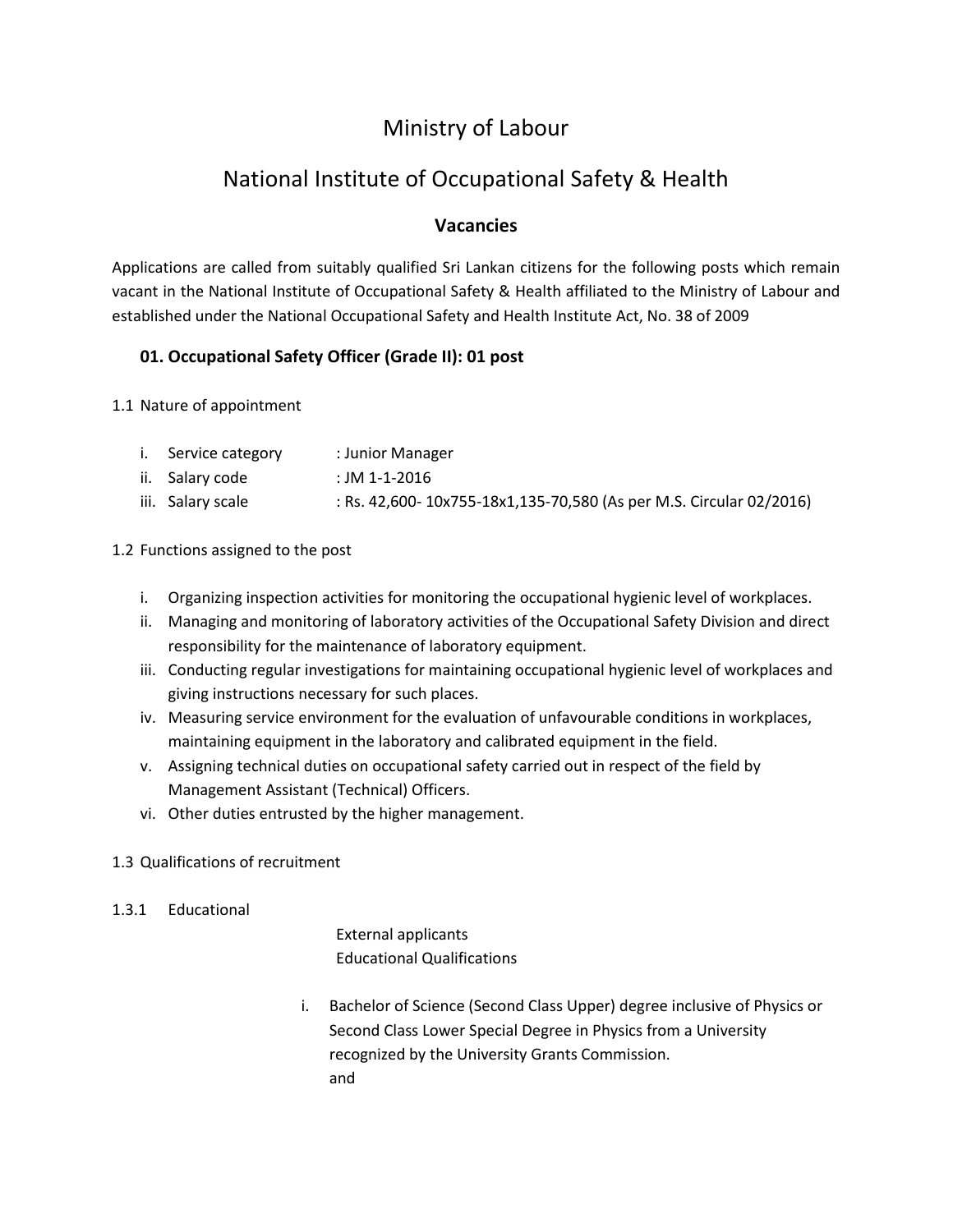|       | ii.                              | Not less than one year's experience relevant to the field in a government<br>institution or a state corporation or an institution recognized by the<br>government after receiving the degree |
|-------|----------------------------------|----------------------------------------------------------------------------------------------------------------------------------------------------------------------------------------------|
| 1.3.2 | <b>Additional Qualifications</b> |                                                                                                                                                                                              |
|       |                                  | A certificate from a recognized institution on proficiency in English<br>Language and Information Technology                                                                                 |
| 1.3.3 | Age                              |                                                                                                                                                                                              |
|       |                                  | Not less than 22 years and not more than 45 years as at the closing date<br>of applications.                                                                                                 |
| 1.3.4 | Other                            |                                                                                                                                                                                              |
|       |                                  | All applicants-                                                                                                                                                                              |
|       |                                  | Should be a citizen of Sri Lanka<br>i.                                                                                                                                                       |
|       |                                  | ii.<br>Should be physically fit to discharge duties entrusted to the post<br>and serve in any part of the island.                                                                            |
|       |                                  | Should be of excellence moral character<br>iii.                                                                                                                                              |
|       | 1.4 Method of Recruitment        | : Will be selected through a structured interview                                                                                                                                            |

## **02. Management Assistant (Non Technical) : 02 posts**

- 2.1 Nature of appointment
	- i. Service category : Management Assistant (Non Technical)
	- ii. Salary code : MA 1-1-2016 Grade iii
	- iii. Salary scale : Rs. 27,910- 10x300-7x350 4x495 -20 x660 -48,540

2.2 Functions assigned to the post :

- i. Assisting in the commencement and maintenance of various courses of the institute
- ii. Coordinating various projects
- iii. Preparing documents required for various projects
- iv. Assisting in the preparation of all reports including leave records, administrative reports and annual reports with the support of the administrative officers
- v. Assisting in accounting activities of the Institute
- vi. Other duties entrusted by the higher management
- 2.3 Recruitment Qualifications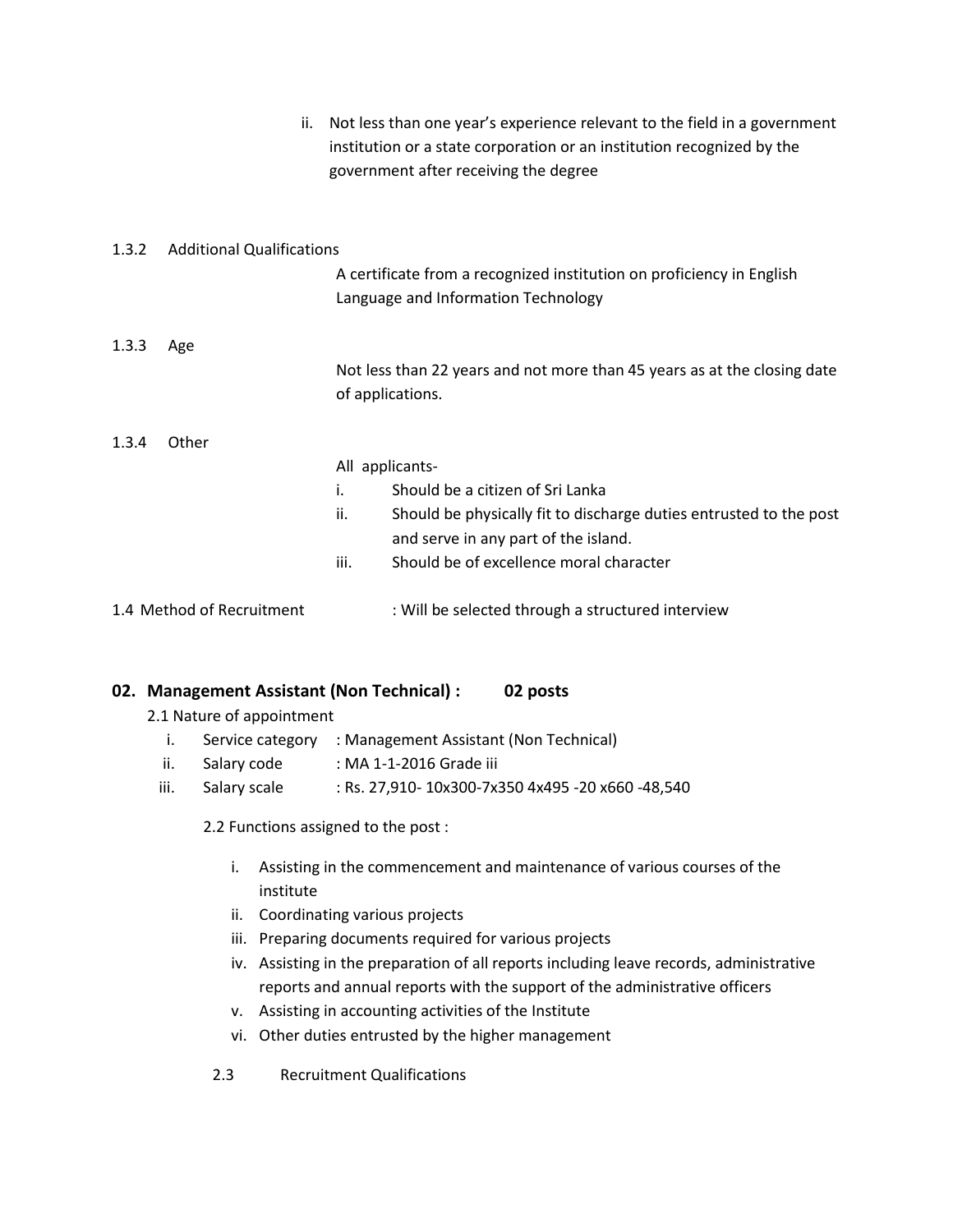#### 2.3.1 Educational

External applicants Educational Qualifications i. Should have passed 06 subjects with credit passes to 04 subjects including Sinhala/ Tamil, Mathematics. English language in not more than two sittings at the General Certificate of Education (Ordinary Level) examination, and ii. Should have passed at least 3 subjects at the General

# 2.3.2 Internal applicants

Primary Grade – Employees of the Technical Service Categories with the following qualifications can apply for the post.

than the Common General Test

i. Should have passed 06 subjects with credit passes to 04 subjects including Sinhala/ Tamil, Mathematics. English language in not more than two sittings at the General Certificate of Education (Ordinary Level) examination, and

Certificate of Education (Advanced Level) examination other

- ii. Should hold a permanent appointment in the service and should be confirmed in the post. Should have completed an uninterrupted satisfactory service of 05 years to the date immediately preceding the scheduled date.
- 2.3.3 Age : Not less than 18 years and not more than 45 years as at the closing date of applications. The maximum age limit is not applicable to internal candidates.
- 2.3.4 Other

All applicants-

- i. Should be a citizen of Sri Lanka
- ii. Should be physically fit to discharge duties entrusted to the post and serve in any part of the island.
- iii. Should be of excellence moral character
- 2.4 Method of Recruitment : Will be selected through a structured interview

Conditions of employment:

This appointment is permanent and entitled to the Employees' Provident Fund and Employees' Trust Fund.